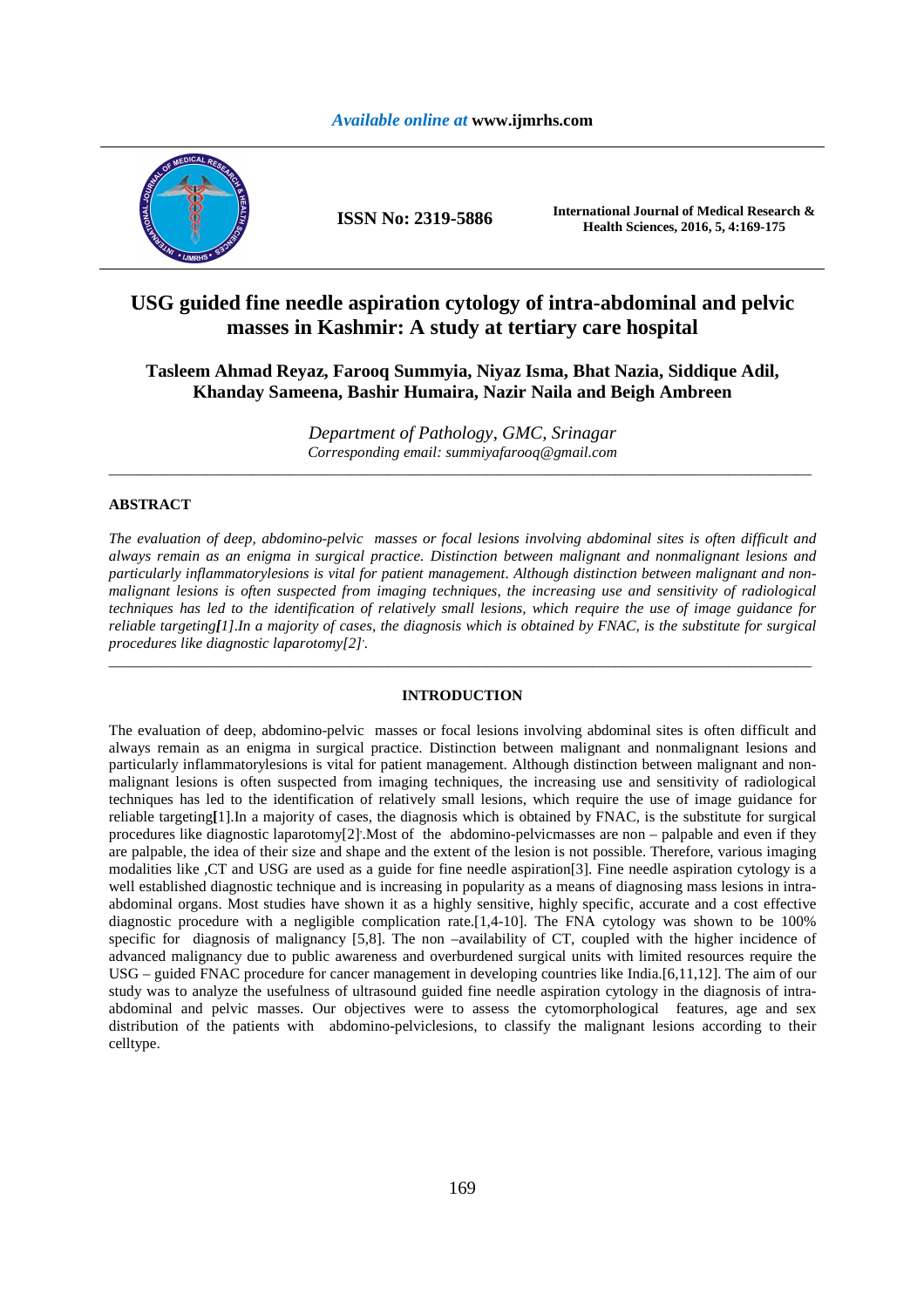# *\_\_\_\_\_\_\_\_\_\_\_\_\_\_\_\_\_\_\_\_\_\_\_\_\_\_\_\_\_\_\_\_\_\_\_\_\_\_\_\_\_\_\_\_\_\_\_\_\_\_\_\_\_\_\_\_\_\_\_\_\_\_\_\_\_\_\_\_\_\_\_\_\_\_\_\_\_\_* **MATERIALS AND METHODS**

This study was carried out in the Department of Pathology Government Medical College Srinagar for a period of one year (12 months) from 1 Jan– 2015 to 31 dec 2015 and involved 106 cases with clinically or ultrasonographically diagnosed abdomino-pelvic masses, who were referred for FNAC.

Intra-abdominal and pelvic organs including the liver, spleen, pancreas, stomach, gallbladder, the small and large intestines, the omentum, mesentery, the retroperitoneum, kidney, adrenals, lymph nodes, soft tissues and the ovary were included in the study. Parietal swellings arising from the skin and the abdominal wall, the uterus, the cervix, the prostate and the bone were excluded from the study. The aspirations were done by the radiologist in conjunction with a pathologist. The patients were subjected to a ultrasonographic evaluation to assess the origin of the mass and its relationship with the adjacent organs. A percutaneous FNAC of the mass was done under real-time USG guidance, in the Department of Radiology, while taking absolute aseptic precautions, by the shortest route to the site, as was suggested by the sonologist. A 20ml disposable plastic syringe and a 22 gauge needle were used. For deepseated lesions, a 20-22 gauge spinal needle of 9cm length was used. A trans-abdominal approach, by using the most direct route was made and the standard FNAC procedure was followed. Each aspirate was smeared on an average of four to five slides. The air dried and 95% alcohol fixed smears were prepared for Giemsa , Papanicolaou and H&E stains, respectively. Special stains were used wherever required. The FNAC diagnosis was correlated with clinical and radiological information. The smears were classified as benign, malignant, and inconclusive. All inflammatory lesions including abscess and tuberculosis were included under benign catergory.

### **RESULTS AND DISCUSSION**

In the study period of 1 year 4677 FNACs were done and out of these 426 (9.10%) were done under image guidance. Out of total 426 cases of USG guided FNACs 106 (24.88%) were of abdomino-pelvic origin and were included in this study of which 58 (54.71%) were males and 48 (45.28%) were females with a male: female ration of 1.2:1. The age of the patients was ranging from 4 years to 80 years with the mean±SD (51.05±16.65).( Table 1)

**Table 1 . Age and sex distribution of cases(n= 106)** 

| Age in yrs | Male( $n=58$ ) | Female $(n=48)$ | Total | <i>Yoage</i> |
|------------|----------------|-----------------|-------|--------------|
| $20$       | 3(5.17%)       | $4(8.33\%)$     |       | 6.6          |
| $21-40$    | 8(13.79%)      | 15(31.25%)      | 23    | 21.69        |
| 41-60      | 29(50%)        | 21(43.75%)      | 50    | 47.16        |
| 61-80      | 18(31.03%)     | 8(16.66%)       | 26    | 24.52        |
| Total      | 58             | 48              | 106   |              |

In present study liver was the most common site of FNAC 32 cases (30.18%) followed by gallbladder 18 cases (16.98%),right iliac fossa 12 cases(11.32%) , pancreas and retroperitoneum 10 cases each (9.43%). (Table 2).

| Table 2. Site of distribution the of abdomino-pelvic lesions $(n=106)$ |  |  |
|------------------------------------------------------------------------|--|--|
|------------------------------------------------------------------------|--|--|

| Site            | Number of cases | Percentage |  |
|-----------------|-----------------|------------|--|
| Liver           | 32              | 30.18%     |  |
| Gallbladder     | 18              | 16.98%     |  |
| R Iliac fossa   | 12              | 11.32%     |  |
| Pancreas        | 10              | 9.43%      |  |
| Retroperitoneum | 10              | 9.43%      |  |
| Pelvis          | Q               | 8.49%      |  |
| L Iliac fossa   | 9               | 8.49%      |  |
| Renal           | 6               | 5.66%      |  |
| Total           | 106             |            |  |

Out of total 106 aspirates 83 (78.30%) were catergorised as malignant, 13( 12.26%) as benign and 10(9.43%) as inconclusive because as radiologically it was suspicious of malignancy and the smears were either acellular and / or contained normal cells and blood only (Table 3).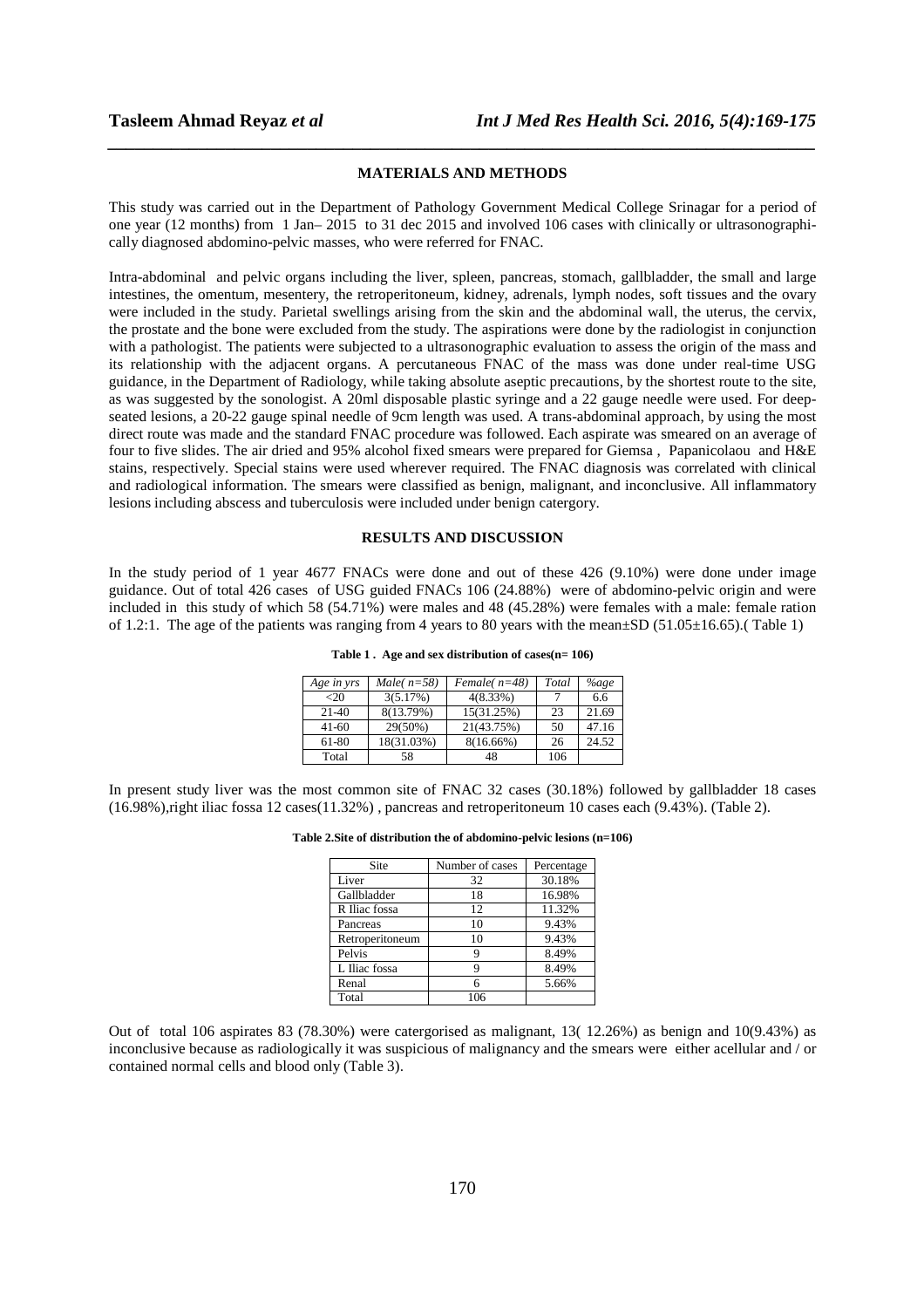| Diagnosis    | Number of cases | Percentage |
|--------------|-----------------|------------|
| Benign       | 13              | 12.26%     |
| Malignant    | 83              | 78.30%     |
| Inconclusive | 10              | 9.43%      |
| Total        | 106             | 100%       |

*\_\_\_\_\_\_\_\_\_\_\_\_\_\_\_\_\_\_\_\_\_\_\_\_\_\_\_\_\_\_\_\_\_\_\_\_\_\_\_\_\_\_\_\_\_\_\_\_\_\_\_\_\_\_\_\_\_\_\_\_\_\_\_\_\_\_\_\_\_\_\_\_\_\_\_\_\_\_* **Table 3. Cytological catergories (n=106).** 

Most of the benign lesions were inflammatory 5 cases (5.20%) followed by liver abscesses 3 cases(3.12%), tuberculosis 2 cases(2.08%)pancreatic cysts 2 cases(2.08%), and renal cyst 1 case(1.04%).Among malignant lesions adenocarcinomas were most lesion 60 cases(62.5%) followed by renal cell carcinoma, neuroendocrine carcinoma, pleomorphic sarcoma 5 cases (5.20%) each, seminoma, NHL 2 cases (2.08%) each and dysgerminoma 1 case (1.04%).Among adenocarcinomas 39 cases (65%) were primary and 21 cases(35%) were secondary in origin. In total 5 cases of neuroendocrine carcinomas 4 (80%) were primary and 1 case was secondary in origin. Among all malignant lesions gallbladder adenocarcinomas and pelvic malignancies were more common in females while liver, iliac fossa and retroperitoneal lesions were more common in males. Pancreatic tumors were equally common among both sexes.(Table 4).

| Table 4: Cytological diagnosis of intra-abdomino-pelvic lesions |  |
|-----------------------------------------------------------------|--|
|-----------------------------------------------------------------|--|

|                                        | no of<br>Benign     |                | $\frac{0}{0}$ | Malignant                            | no of          | $\frac{0}{0}$ |
|----------------------------------------|---------------------|----------------|---------------|--------------------------------------|----------------|---------------|
|                                        | cases               |                |               |                                      | cases          |               |
| $1$ .liver $(28 \text{ cases})$        | Abscesses           | 3              | 3.12          | Deposits of adenocarcinoma           | 21             | 21.87         |
|                                        |                     |                |               | Hepatocellular carcinoma             | 3              | 3.12          |
|                                        |                     |                |               | Deposits of neuroendocrine carcinoma |                | 1.04          |
| 2.Gallbladder(15 cases) Inflammatory   |                     |                | 1.04          | Adenocarcinoma                       | 14             | 14.58         |
| 3.R iliac fossa(12 cases) Inflammatory |                     | 2              | 2.08          | Adenocarcinoma                       | 8              | 8.33          |
|                                        | <b>Tuberculosis</b> |                | 2.08          |                                      |                |               |
| 4.Pancreas(9 cases)                    | cysts               | $\overline{2}$ | 2.08          | Neuroendocrine carcinoma             | 4              | 4.16          |
|                                        |                     |                |               | Adenocarcinoma                       | 3              | 3.12          |
| 5. Retroperitoneum (9 cases)           |                     |                |               | Adenocarcinoma                       | 4              | 4.16          |
|                                        |                     |                |               | Pleomorphic sarcoma                  | 3              | 3.12          |
|                                        |                     |                |               | <b>NHL</b>                           |                | 2.08          |
| 6.L iliac fossa(8 cases)               | Inflammatory        |                | 1.04          | Adenocarcinoma                       | ÷              | 7.29          |
| 7.Pelvis(9 cases)                      | Inflammatory        |                | 1.04          | Seminoma                             | 2              | 2.08          |
|                                        |                     |                |               | Dysgerminoma                         |                | 1.04          |
|                                        |                     |                |               | Adenocarcinoma                       | 3              | 3.12          |
|                                        |                     |                |               | Pleomorphic sarcoma                  | $\overline{2}$ | 2.08          |
| 8.Renal(6 cases)                       | Cyst                |                | 1.04          | Renal cell carcinoma                 | 5.             | 4.25          |
| Total 96(cases)                        |                     | 13             | 13.54         |                                      | 83             | 86.45         |

Inconclusive results were seen in 10 cases (9.43%) out of these 4 cases(40%) were from liver, 3 cases (30%) from gall bladder ,1 case (10%) each from left iliac fossa, retroperitoneum and pancreas.

No significant complications were observed except minimal discomfort at the time of needle puncture.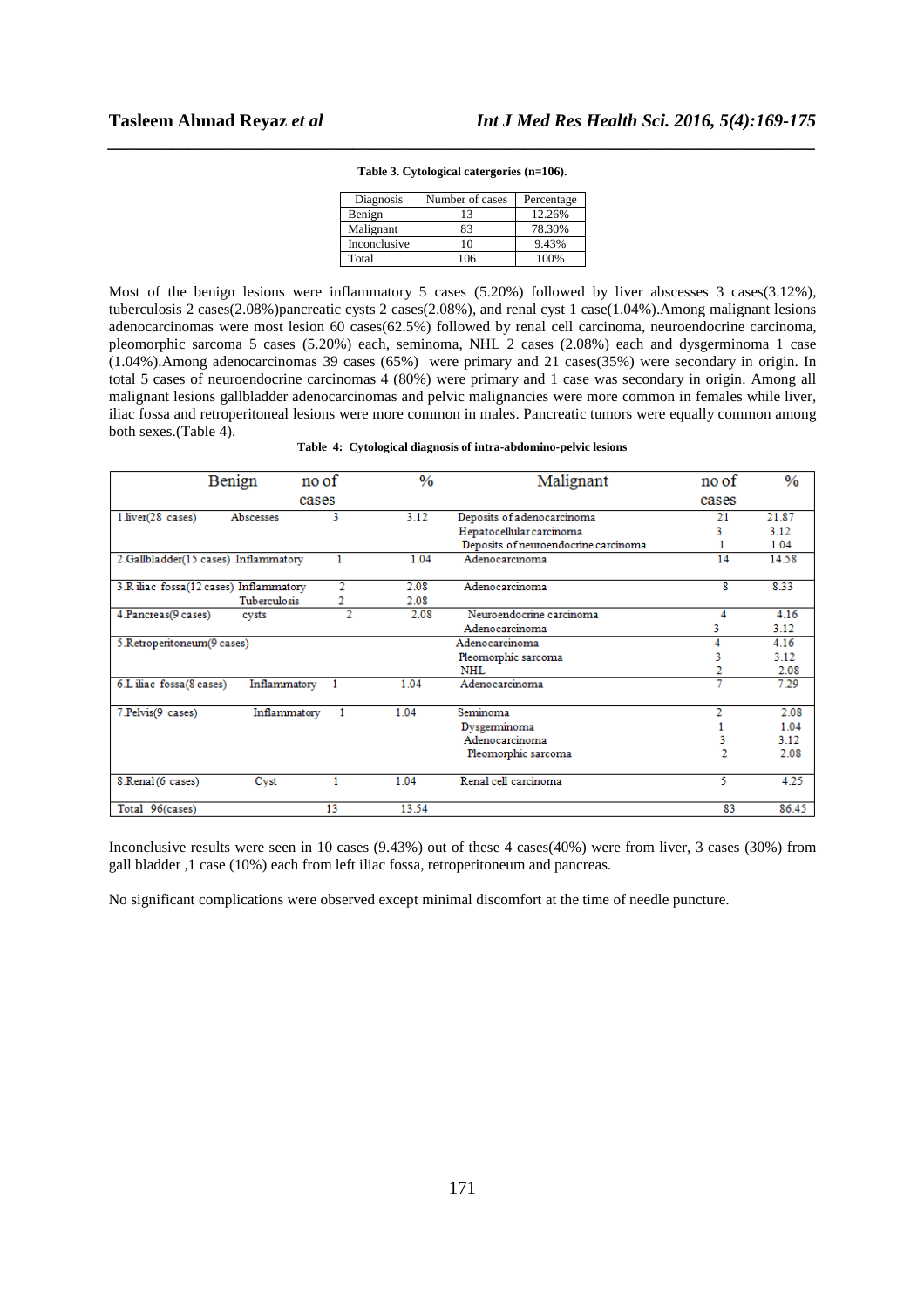

**Fig 1 Microphotograph of aspirate from liver showing deposits of adenocarcinoma (PAP stain 100X**



**Fig 2 Microphotograph of aspirate from gallbladder showing papillaryadenocarcinoma (MGG Stain 100X)**



**Fig 3A&3B Microphotographs of aspirate from liver showing cells with prominent inclusion like nucleoli HCC(MGG Stain 100X)**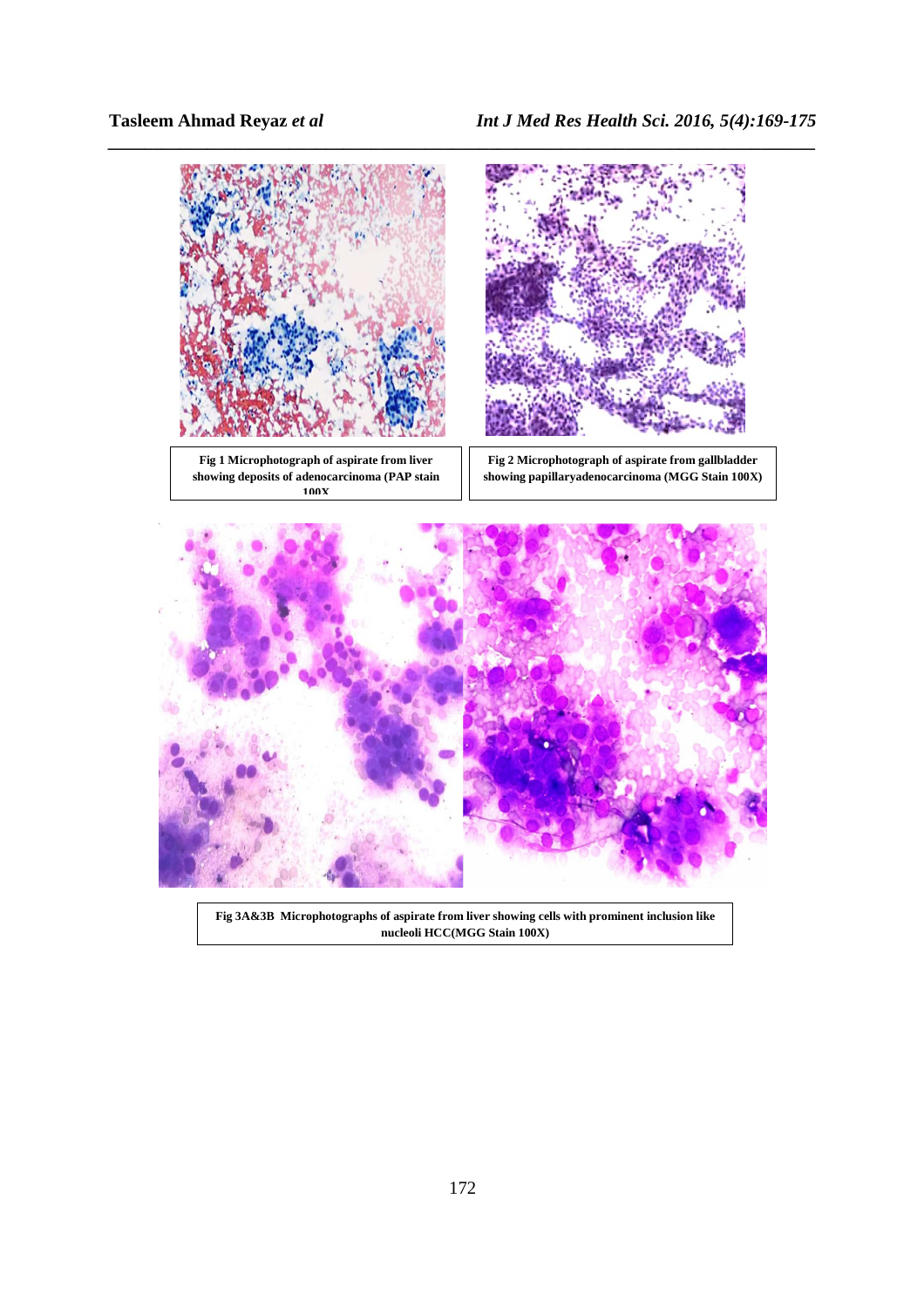

#### **DISCUSSION**

The diagnostic confirmation is of utmost importance for rapid and appropriate planning of management of cases. Differentiation between benign and malignant disease is at times vital, to avoid an exploratory laparotomy, especially in advanced unresectable malignant cases. Ultrasound guided FNAC is a rapid, accurate, economical and a safe diagnostic procedure that can be used in various neoplastic and non-neoplastic diseases. As a diagnosis is rapidly available on FNAC, the appropriate medical or surgical therapies can be started earlier, thus avoiding unnecessary, expensive and often invasive diagnostic procedures.[**13]** 

In present study , FNAC gave definite conclusive diagnosis in 90.5% of cases which is higher and comparable to other studies done else wherein the past.[**14-16]** 

Our study is comparable with study done by Nautiyal S et al in 2004,who found a diagnostic yield of 64.81% with direct aspiration of the palpable lumps and a diagnostic yield of 93.06% with USG guided FNAC which was done for both palpable and non-palpable lesions[**3]**.

The age incidence in the present study ranged from 4 years to 80 years, with a majority of the cases being in the age group of 40-60 years which was comparable to the results which were obtained by Zawar MP., et al[**4**]and Shamshad et al.[**17]** 

The male to female ratio of 1.2:1 3 was in accordance with the observations which were made in the studies by Zawar MP et al[**4**], Govind Krishna et al[**10**], Aftab A Khan et al,[**2]**and Ennis and Mac Erlean[**6]**, showed a male preponderance.

Liver was the common sites for FNAC in this study as shown in table I and II which is comparable to the studies done by Sheikh et al and Adhikari RC et al[**16,18**]Zawar M.P. et al,[**4]**.Liver was also the most common site of aspiration performed in the abdomen in a study done by J Nobrega et al. [**5]** 

In the present study, it was observed that a majority were malignant lesions which comprised 78.30% lesions and the remaining 12.26% were benign and non-neoplastic lesions. This was higher in comparison to the study of Smith et al., [**19]** in which 66% were malignant lesions and 34% were benign/ non-neoplastic lesions.

Liver abscess was most common benign lesion followed by tuberculosis of large gut and benign pancreatic cysts.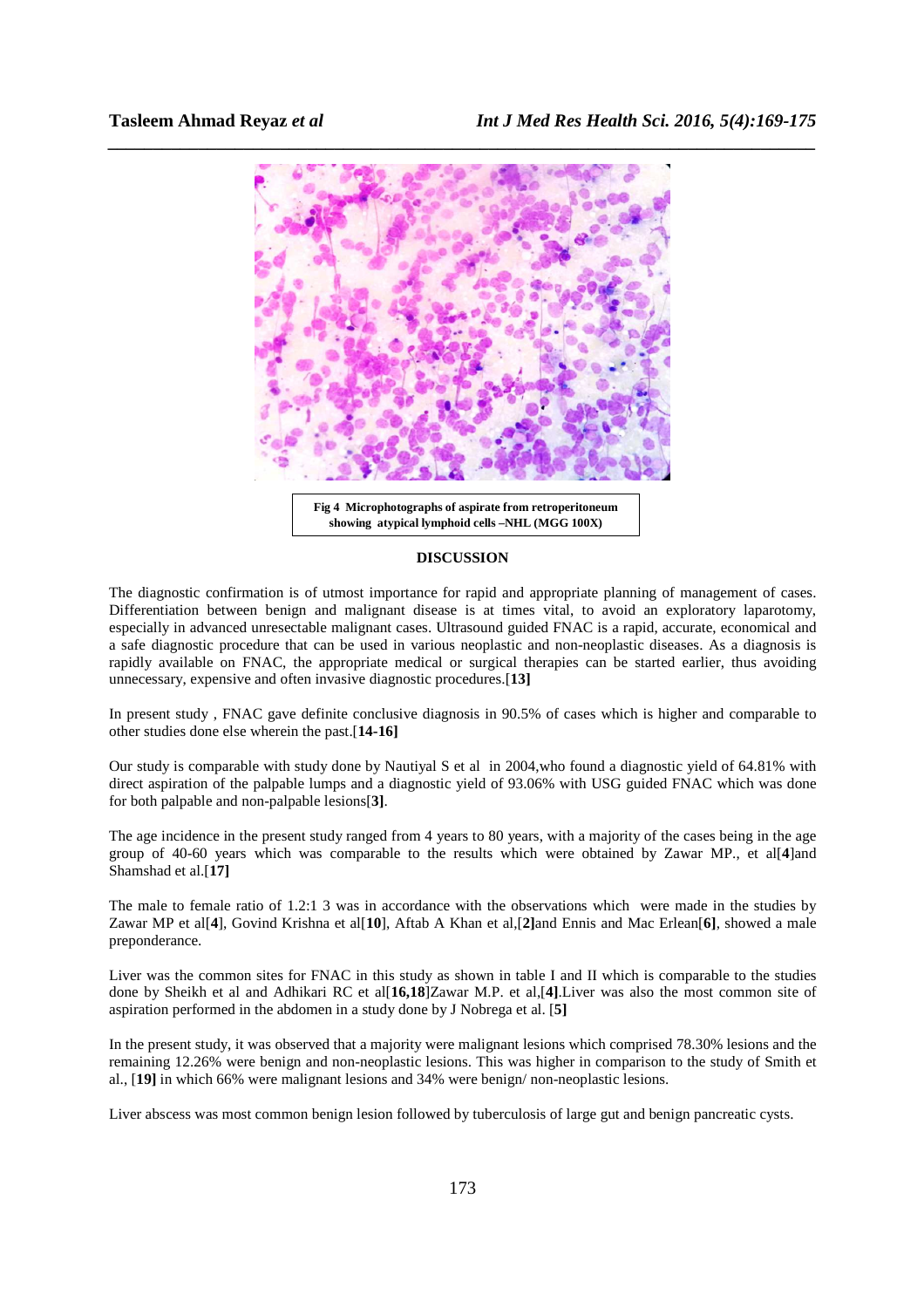In the present study, adenocarcinomas were the most common malignant cell type (62.5%), followed by renal cell carcinoma and neuroendocrine carcinomas (5.20%), This was in accordance with the observations which were made by Shamshad et al[**17**]and Aftab A. Khan et al,[**2**].In the liver, the most common malignant lesion was metastatic carcinoma which is comparable to the western literature, in which the most common hepatic malignancy was metastatic carcinoma[.**5,6,12,20,21**].The observations of the present study were notsimilar to those of Indian studies, where hepatocellular carcinoma constituted the most common hepatic malignancy.[**4]**,but are comparable to the two studies done earlier in the Kashmir valley.[**2,17]**.In the present study, we observed 9.43% inconclusive smears, which was higher than the observations made by Shamshad et al[**17**]and Aftab A. Khan et al[**2**]who observed 6.5% and 6% unsatisfactory smears, which could be attributed to many reasons and depends on many factors like location, size, accessibility, vascularity necrotic component, consistency, nature and histologic type of the lesion. Biradar et al,[**22**]had observed more unsatisfactory smears (14%) as compared to those in our study.

*\_\_\_\_\_\_\_\_\_\_\_\_\_\_\_\_\_\_\_\_\_\_\_\_\_\_\_\_\_\_\_\_\_\_\_\_\_\_\_\_\_\_\_\_\_\_\_\_\_\_\_\_\_\_\_\_\_\_\_\_\_\_\_\_\_\_\_\_\_\_\_\_\_\_\_\_\_\_*

Although few studies have reported complications like mild local pain, bleeding and tumour seeding of the needle tract, a vast amount of literature supports the safety of FNAC. In present study we did not find any complication except mild pain at the time of needle puncture. There was no report on complications as a result of FNAC in the 20 papers which amounted to around 20,000 patients, including those of the present study[**23]**.

### **CONCLUSION**

USG guided FNAC, in expert hands, being a cheap,quick, reliable and easily available OPD based procedure and with less number of less severe forms of complications, has a very important role in accurate diagnosis of any deep seated accessible mass lesions.Intra-abdominal FNA is a relatively simple, economical, and safe procedure for the diagnosis of intra-abdominal lesions. It helps in differentiating between inflammatory, benign and malignant lesions, and also in categorizing different malignant lesions. Intra-abdominal FNA is a reliable, sensitive and specific method with a high diagnostic accuracy for the diagnosis of malignant lesions. It can be utilized as a preoperative procedure for the management of all intra-abdominal-pelvic lesions.

### **REFERENCES**

[1] Stewart CJR, Coldewey J, Stewart IS. Comparison of fine needle aspiration cytology and needle core biopsy in the diagnosis of radiologically detected abdominal lesions. J Clin Pathol 2002; 55: 93–97.

[2] Aftab Khan A., Jan GM., Wani NA. Fine Needle Aspiration of Intraabdominal masses for cytodiagnosis. J. Indian Med Assoc 1996;94(5): 167-69.

[3] Nautiyal S., Mishra RK, Sharma SP., Routine and ultrasound guided FNAC of intra abdominal lumps – A comparative study. Journal of Cytology 2004; 21 (3): 129-132.

[4] Dr. Zawar M.P., Dr. Bolde S., Dr. Shete S.S. Correlative study of fine needle aspiration cytology and histology in intra-abdominal lumps. SMJ 2007; 4

[5] Joao Nobrega and Guimaraes dos Santos. Aspirative cytology with fine-needle in the abdomen, retroperitoneum and pelvic cavity: a seven year experience of the Portuguese Institute of Oncology, Centre of Porto. European Journal of Surgical Oncology. 1994; 20: 37 42.

[6] Mary Ennis G., MacErlean DP. Percutaneous Aspiration Biopsy of Abdomen and Retroperitoneum. Radiology 1980; 31: 611-16.

[7] Raul Pereiras V., Walter Meiers, et al. Fluoroscopically guided thin needle aspiration biopsy of the abdomen and retroperitoneum. Am J Roentgenol 1978; 131: 197-202.

[8]Joseph T., Ferrucci Jr. MD., Jack Wittenberg MD. CT Biopsy of Abdominal Tumors: Aids for Lesion Localization. Radiology 1978; 129: 739-744.

[9] Vijaya Reddy B., Paolo Gattuso, Kurian Abraham P., Rogelio Moncada, Melanie Castelli J. Computed Tomography-guided fine needle aspiration biopsy of deep-seated lesions – A four-year experience. Acta Cytol. 1991; 35(6): 753-755.

[10]Govind Krishna SR., Ananthakrishanan N., Narasimhan R., Veliath AJ.Accuracy of Fine Needle Aspiration Cytology of Abdominal Masse without Radiological Guidance. Indian J. Pathol. Microbiol. 1993; 36(4): 442-52.

[11] Nyman RS., Cappelen-Smith J., et al. Yield and complications in ultrasound-guided biopsy of abdominal lesions. Acta Radiologica 1995; 36: 485-90.

[12]Svante R. Orell, Gregory F. Sterrett, Darrel Whitaker. Fine needle aspiration cytology. 4th ed. 2005; Churchill Livingstone.